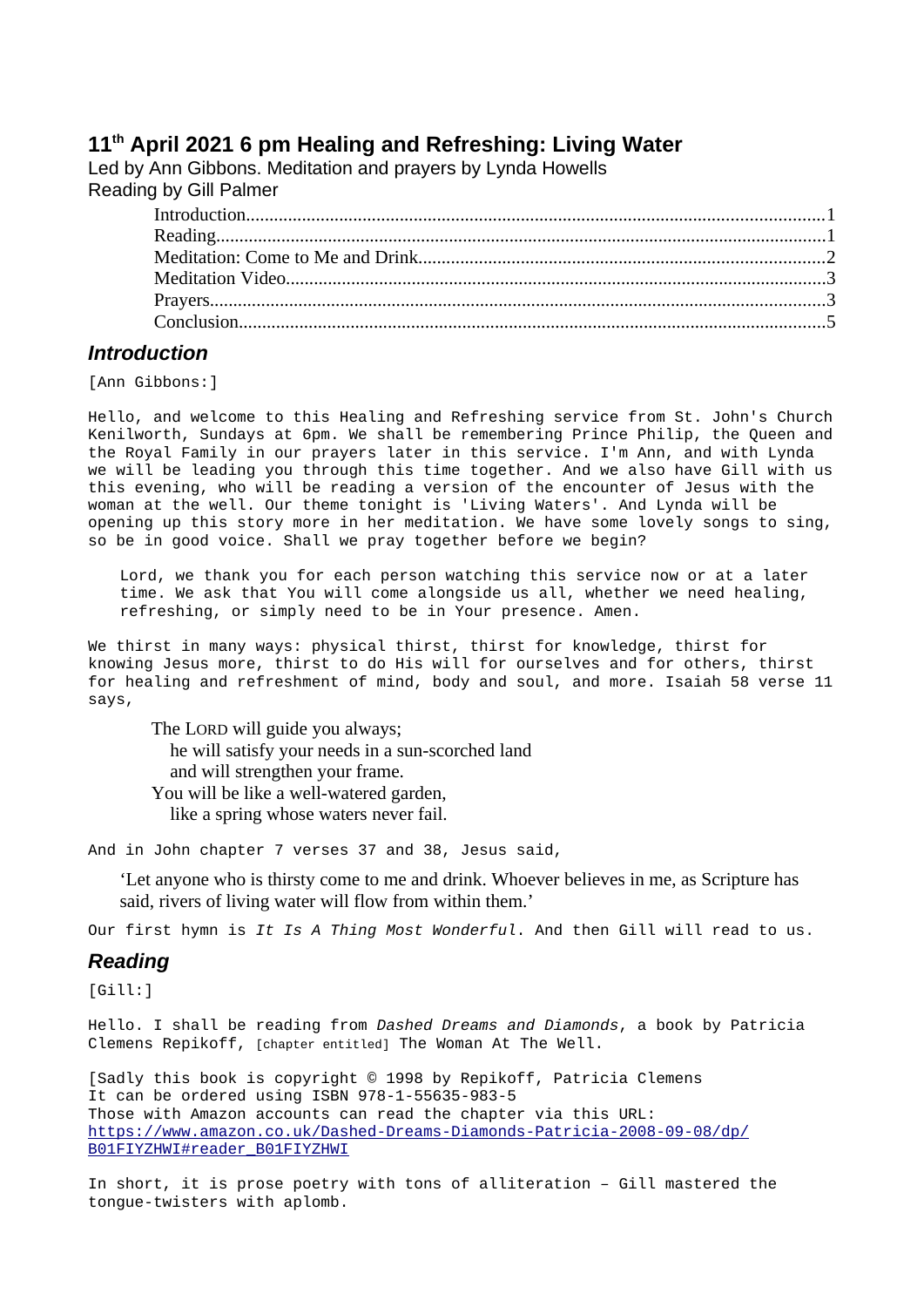The text describes a woman "born with a dust storm twisting in her soul." As she grows up she tries to find truth, but is put off by teachers and rabbis, marked as unclean. Then she meets Jesus. She "sizes Him up" and tells Him to "Stay away!" You know the story. When she listens to Him, "Life ripped wide open within me, spewing showers of dreams and hopes long forgotten." She dances full of joy, and says "Come and see... come, let us drink deeply all the days of our lives!"]

We're now going to sing our next hymn, *Living Waters*, and this will be followed by Lynda's meditation.

## <span id="page-1-0"></span>*Meditation: Come to Me and Drink*

[Lynda:1

When Jesus spoke to the woman at the well, as usual He ignored protocol. Firstly, she was a woman with a dodgy reputation, and secondly, a Samaritan. This woman had a fairly comfortable life materially, but it is relationships which are important, and she had gradually been starved of love and friendship. Communicational relationships are a two-way process of giving and receiving, which wasn't happening for her. And maybe this is an important lesson for us to not take friendship and family for granted.

This woman knew her Old Testament scriptures, by the way she spoke to Jesus. Was it desperation which caused her to leave her husband? Maybe frustration, emptiness, or loneliness, to live as she was. The well was a physical constant in her life: she knew it would always be there, and in some strange way, it represented the promise of more to her.

Jesus is a constant in our life. He's always there for us, to meet our needs and to refresh us.

It took courage for the Samaritan woman to face up to her life, and what was happening: the desperation, the bleakness of being judged, cast out, separated from family and friends. Whilst we all need human love and friendship, it is only Jesus who can bring fulfilment to us, and meet our needs as only He knows. Because with the best will in the world, we make mistakes, and we let each other down at times.

But after meeting with Jesus, the woman was challenged to face up to what her life had been and what had become. But she was given hope for the future: a promise of new life in Jesus, courage to face the challenges of her past, and to move on.

Jesus offered this woman a spring of water, welling up to eternal life. He asked her for a drink and look what she received in return.

Jesus said, "The water I shall give will be like a spring welling up to eternal  $l$ ife." $1$ 

Can you relate your thirst to your life situation?

Imagine yourself in a one-to-one chat with Jesus. What would you want to ask Him? What healing for? Help with advice? Anything.

<span id="page-1-1"></span>Drink in the "water of life" which is Jesus. Taste the clarity and freshness of the presence of God in your life, the life of Jesus, given to bring you life.

- 2 -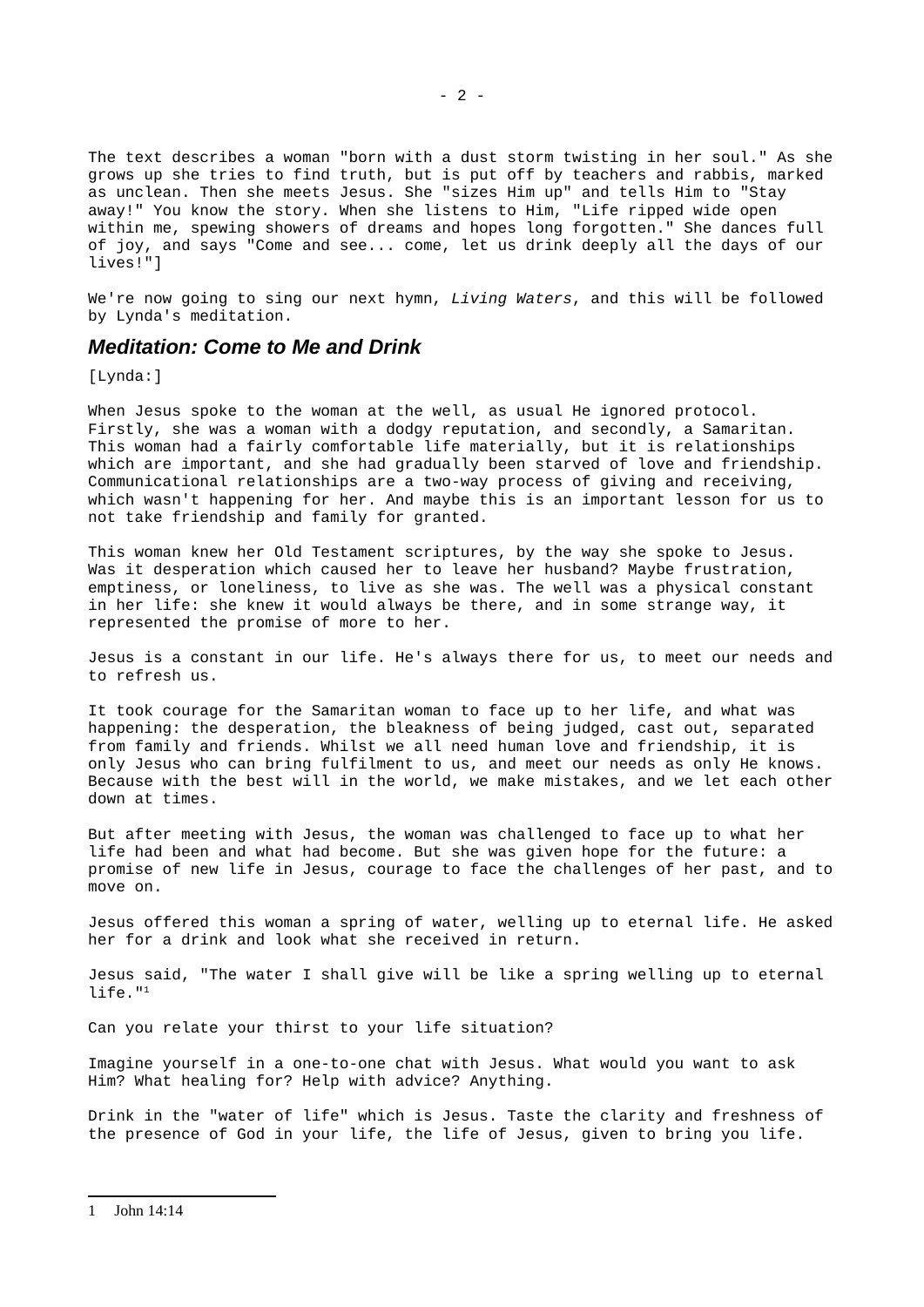So think for a moment what it feels like when you are thirsty. Your lips are dry, your mouth feels awful. You can feel physically helpless. You have no strength. You cannot think straight. Our spiritual lives can suffer from dehydration as well. But we have Jesus, who is always with us, ready to refresh us in body, mind and spirit. You only have to ask Him. And His living water never runs out. He speaks to us in so many ways: through our thoughts, through other people, even dreams, and His Holy Bible.

Jesus is offering us this refreshment, this water. So come, come for refreshment. Come to receive the gift of the Holy Spirit afresh.

"Be still and know that I am God."[2](#page-2-2)

Sit for a moment with your hands on your laps, palms facing upwards, to receive afresh the gift of living water. Let the Holy Spirit flood you with God's lifegiving water, cleansing and refreshing you, your faces tingling with the feeling of being washed in living water.

Receive the promise of new life. Confess your sins to Father God, your need of Him in your life. And accept His forgiveness for the past, and receive afresh the living waters promised by Jesus.

So in your own time, you may like to wash your hands as a symbol of cleansing. And drink some water for refreshment of body, mind and spirit.

Remember, the life of Jesus was poured out to bring us life. His love for each one of us is the most precious gift we will ever receive.

Look at the garden: when the plants are dying for water, their leaves drooping, no strength, looking lifeless, then the rain comes, the plants drink in the fresh reviving rain, and they're transformed back into life.

Jesus calls us to come to Him to drink this water of life, for Him to bless us and transform us. Will you accept His invitation?

Amen.

We're now going to have a time of reflection.

#### <span id="page-2-1"></span>*Meditation Video*

[music with pictures of a waterfall, followed by the song As the Deer Pants for the Water, based on Psalm 42]

#### <span id="page-2-0"></span>*Prayers*

[Lynda: 1

As I usually say, normally in our Healing and Refreshing services in church, Ann and I offer to pray with anyone in need of personal prayer. And as this cannot happen at the moment, there will be an opportunity for you in this prayer time to ask your Heavenly Father for help for whatever you need, just tell Him oneto-one what is on your mind.

We come into God's presence now. And He says, "Be still and know that I am God. I am here for you, to listen to you and be with you always."

<span id="page-2-2"></span>Father God, we bring our prayers to You now, our worries and our fears, and also to say thank You.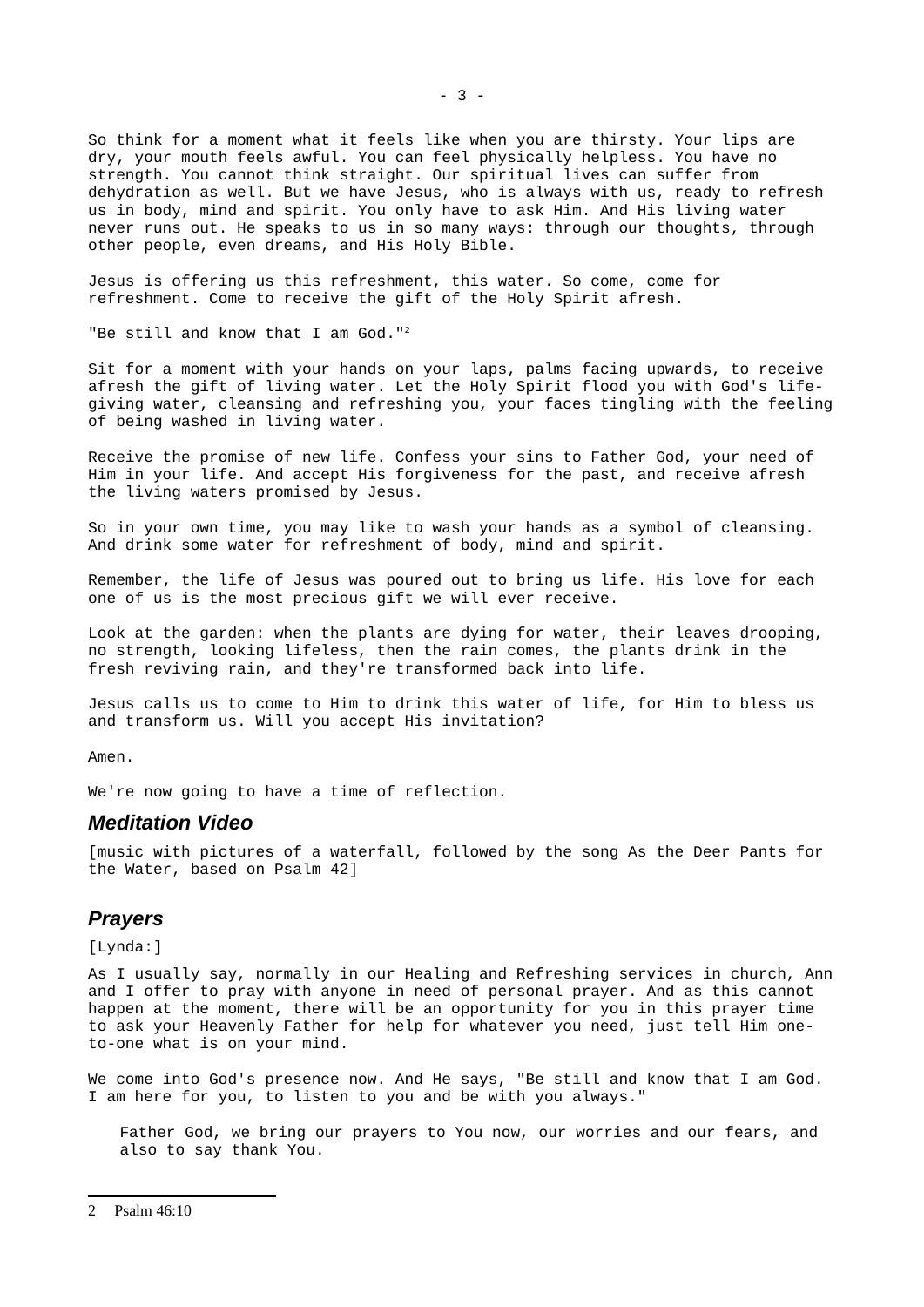So just sit and be. Relax. This time is for you to be with your Heavenly Father.

We pray for our country as we start to come out of lockdown caused by the pandemic. We pray for our government to be guided by the scientific and medical experts on the way forward, and to act always with openness, honesty and integrity for the good of all. Lord, in Your mercy, **hear our prayer.** 

Father God, we bring before You now all those known to us who are suffering in any way: please bless them with Your peace, Your comfort and Your hope. We pray for all who are mourning the death of someone they love. Oh Lord, be close to them in their grief, that they may be comforted. Lord, in Your mercy, **hear our prayer.**

We thank You for Your freedom to be able to worship You, Lord, in safety. And we pray for Christians all over the world who have to follow You in secret, for fear of persecution and even death. May Your love for them be a reality in their lives, bringing them courage and hope. Lord, in Your mercy, **hear our prayer.**

And as our country begins to gain some freedom, we pray for people to be sensible and follow the advice given, to be able to live and work together, both in our workplaces, socialising and family life in a safe way, thinking of each other's needs before our own. Lord, in Your mercy, **hear our prayer.**

We give thanks for the life of Prince Philip, for his commitment to serve our country alongside the Queen, for the legacy he has left, including the Duke of Edinburgh Award scheme. We pray for the Queen and the Royal Family at this sad time, that they will be comforted as they mourn the death of Prince Philip. And Lord, we do pray that when Harry comes back to this country to be with his family, that there will be healing, there will be reconciliation and love for each other. Lord, in Your mercy, **hear our prayer.**

We pray for our hospitals, for everyone needing care and treatment, especially for cancer and heart and other life-threatening illnesses, that there will be progress in their treatment being carried out sooner rather than later.

Lord, in Your mercy, **hear our prayer.** 

We bring to You Your family all over the world who live in poverty, that they will receive a share of the world's riches to enable them to live and work, and create life for themselves, which gives them hope for the future. Lord, in Your mercy, **hear our prayer.** 

Father God, we thank You for those we hold in our hearts and who we love. We pray for their wellbeing and sense of hope. We ask that Your Holy Spirit would go and rest amongst them as a reminder of our love for them. Lord in Your mercy, **hear our prayer.**

There will now be just a moment's quiet for you to talk to your Heavenly Father and tell Him whatever is on your heart.

[pause]

Ann and I pray for each one of you watching this service, that you will know for yourselves how much you are loved by God. Put your trust in Him to be with you, whatever is going on in your lives. Receive His blessing, and be refreshed with living waters, as promised by Jesus, through the anointing of God's Holy Spirit, day by day.

- 4 -